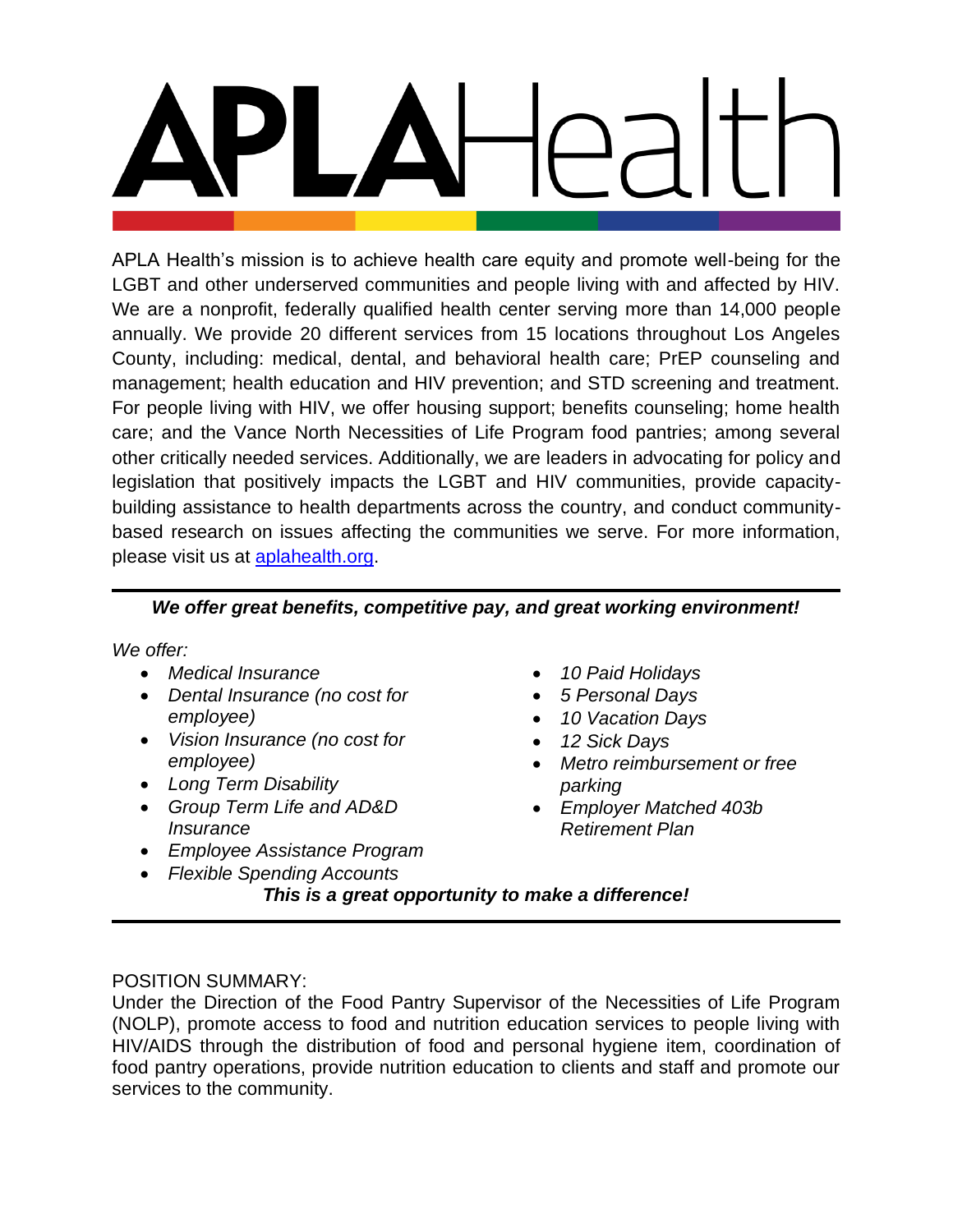ESSENTIAL DUTIES AND RESPONSIBILITIES:

Assist clients with completion of NOLP application forms and related paperwork and data entry.

Prepare and complete NOLP client eligibility interviews, including scheduling, reviewing NOLP application materials and making an assessment for the purpose of determining eligibility for the NOLP program both within the agency and by outside referral agencies. Manage food pantry distributions- assist with the unloading of food deliveries, stocking shelves, and distributing groceries to clients. Ensure that the food pantries are clean and meets health code requirements as mandated by the Los Angeles County Department of Health.

Provide supervision to interns and volunteers working in the food pantries.

Participate in program quality management processes, including participating in program community advisory board discussions.

Attend community meetings to promote the NOLP program and encourage client referrals.

Conduct outreach to increase utilization of NOLP.

Participate in events that promote gain of knowledge to support good health outcomes for NOLPs clients.

Assist with the completion of monthly reports.

OTHER DUTIES MAY BE ASSIGNED TO MEET BUSINESS NEEDS.

## REQUIREMENTS:

Training and Experience:

High School diploma (or GED equivalent) required. Bachelors degree in health education, or a human services related major/minor preferred. Previous experience driving commercial sized vehicle truck, preferably 5-ton truck. Previous experience in social services preferred. Fluent in Spanish language preferred.

Knowledge of:

Word processing, database operations, spreadsheets, PowerPoint and internet searches. Driving commercial sized vehicle truck, preferably 5-ton truck.

Ability to:

Communicate effectively with a diverse population. Identify and update community resources; operate standard office equipment including Microsoft Office (Word, Excel, PowerPoint); and meet assigned deadlines. Demonstrate exemplary customer service with an emphasis on engaging clients and service providers.

## WORKING CONDITIONS/PHYSICAL REQUIREMENTS:

This is primarily an office position that requires only occasional bending, reaching, stooping, lifting and moving of office materials weighing 50 pounds or less. The position requires daily use of a personal computer and requires entering, viewing, and revising text and graphics on the computer terminal and on paper.